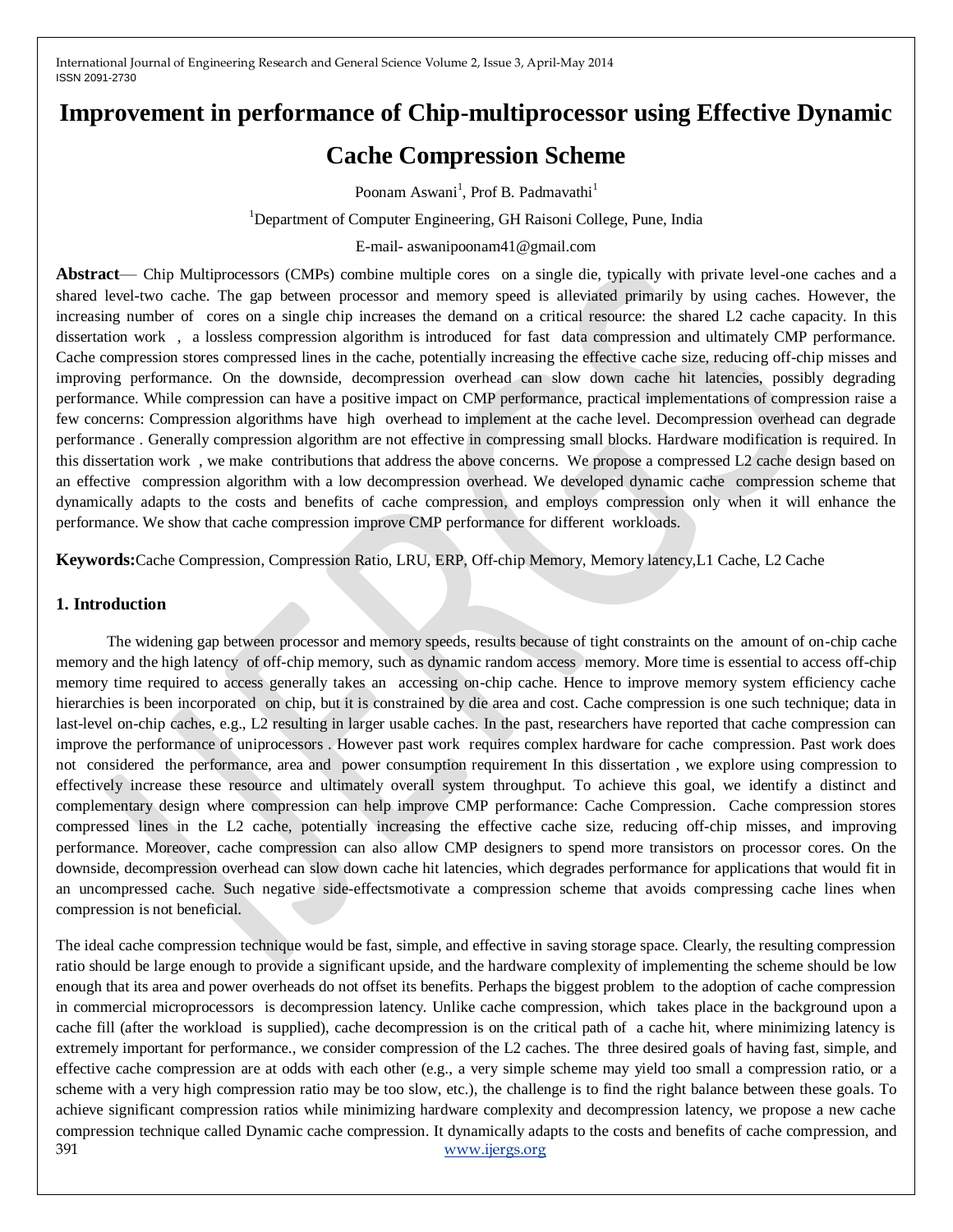implements compression only when it helps performance. We propose and evaluate a CMP design that implements cache compression.

#### **2. Related Works**

Jang-Soo Lee et al.,proposed the selective compressed memory system based on the selective compression technique, fixed space allocation method, and several techniques for reducing the decompression overhead. The proposed system provide on the average 35% decrease in the on-chip cache miss ratio as well as on the average 53% decrease in the data traffic. However, authors could not control the problem of long DRAM latency and limited bus bandwidth. Charles Lefurgy et al presented a method of decompressing programs using software. It relies on using a software managed instruction cache under control of the decompressor. This is achieved by employing a simple cache management instruction that allows explicit writing into a cache line. It also considers selective compression (determining which procedures in a program should be compressed) and show that selection based on cache miss profiles can substantially outperform the usual execution time based profiles for some benchmarks. This technique achieves high performance in partthrough the addition of a simple cache management instruction that writes decompressed code directly into an instruction cache line. This study focuses on designing a fast decompressor (rather than generating the smallest code size) in the interest of performance. Paper shown that a simple highly optimized dictionary compression perform even better than CodePack, but at a cost of 5 to 25% in the compression ratio .

Prateek Pujara et al investigated restrictive compression techniques for level one data cache, to avoid an increase in the cache access latency. The basic technique all words narrow ( AWN) compresses a cache block only if all the words in the cache block are of narrow size. AWN technique here stores a few upper halfwords (AHS) in a cache block to accommodate a small number of normal-sized words in the cache block. Further, author not only make the AHS technique adaptive, where the additional half-words space is adaptively allocated to the various cache blocks but also propose techniques to reduce the increase in the tag space that is inevitable with compression techniques. Overall, the techniques in this paper increase the average L1 data cache capacity (in terms of the average number of valid cache blocks per cycle) by about 50%, compared to the conventional cache, with no or minimal impact on the cache access time. In addition, the techniques have the potential of reducing the average L1 data cache miss rate by about 23%. Martin et al. shown that it is possible to use larger block sizes without increasing the off-chip memory bandwidth by applying compression techniques to cache/memory block transfers. Since bandwidth is reduced up to a factor of three, work proposes to use larger blocks. While compression/decompression ends up on the critical memory access path, work find its negative impact on the memory access latency time. Proposed scheme dynamically chosen a larger cache block when advantageous given the spatial locality in combination with compression. This combined scheme consistently improves performance on average by 19%.

Xi Chen et al. (2009) presented a lossless compression algorithm that has been designed for fast on-line data compression, and cache compression in particular. The algorithm has a number of novel features tailored for this application, including combining pairs of compressed lines into one cache line and allowing parallel compression of multiple words while using a single dictionary and without degradation in compression ratio. The algorithm is based on pattern matching and partial dictionary coding. Its hardware implementation permits parallel compression of multiple words without degradation of dictionary match probability. The proposed algorithm yields an effective system-wide compression ratio of 61%, and permits a hardware implementation with a maximum decompression latency of 6.67 ns. Martin et al. [30] presents and evaluates FPC, a lossless, single pass, linear-time compression algorithm. FPC targets streams of double-precision floating-point values. It uses two context-based predictors to sequentially predict each value in the stream. FPC delivers a good average compression ratio on hard-to-compress numeric data. Moreover, it employs a simple algorithm that is very fast and easy to implement with integer operations. Author claimed that FPC to compress and decompress 2 to 300 times faster than the special-purpose floating-point compressors. FPC delivers the highest geometric-mean compression ratio and the highest throughput on hard-to compress scientific data sets. It achieves individual compression ratios between 1.02 and 15.05.

#### **3. Cache Compression in Chip Multiprocessors**

The increasing number of processor cores on a chip increases demand on shared caches. Cache compression addresses the increased demand on both of these critical resources in a CMP. In this project, we propose a CMP design that supports cache compression. CMP cache compression can increase the effective shared cache size, potentially decreasing miss rate and improving system throughput. In addition, cache compression can decrease demand on pin bandwidth due to the decreased miss rate.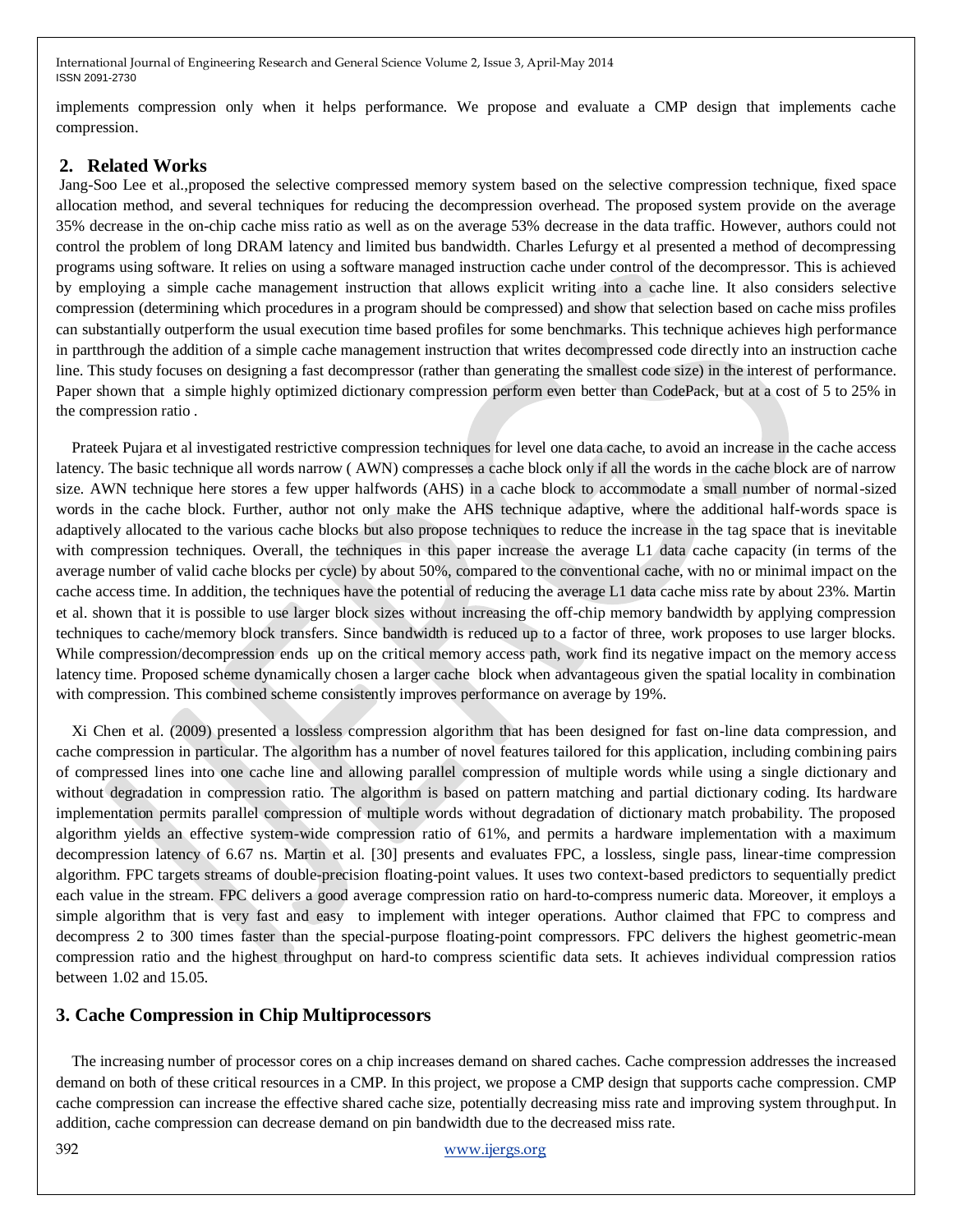Due to the significant impact of the memory wall on performance, many existing uniprocessor and CMP systems implement hardware prefetching to tolerate memory latency. Prefetching is successful for many workloads on a uniprocessor system. For a CMP, however, prefetching further increases demand on both shared caches and pin bandwidth, potentially degrading performance for many workloads. This negative impact of prefetching increases as the number of processor cores on a chip increases.



**Figure: A Single-Chip p-core CMP with Compression Support**

### 4. **Cache Compression Technique**

Compression is achieved by two means:

(1) It uses statically decided, compact encodings for frequently appearing data words

(2) It encodes using a dynamically updated dictionary allowing adaptation to other frequently appearing words.



Figure :Cache Compression

The dictionary supports partial word matching as well as full word matching. The 'Pattern' column describes frequently appearing patterns, where 'z' represents a zero byte, 'm' represents a byte matched against a dictionary entry, and 'x' represents an unmatched byte. In the 'Output' column, 'B' represents a byte and 'b' represents a bit. During one iteration, each word is first compared with patterns "zzzz" and "zzzx". If there is a match, the compression output is produced by combining the corresponding code and unmatched bytes . otherwise the compressor compares the word with all dictionary entries and finds the one with the most matched bytes. The compression result is then obtained by combining code, dictionary entry index, and unmatched bytes, if any. Words that fail pattern matching are pushed into the In each output, the code and the dictionary index, if any, are enclosed in parentheses.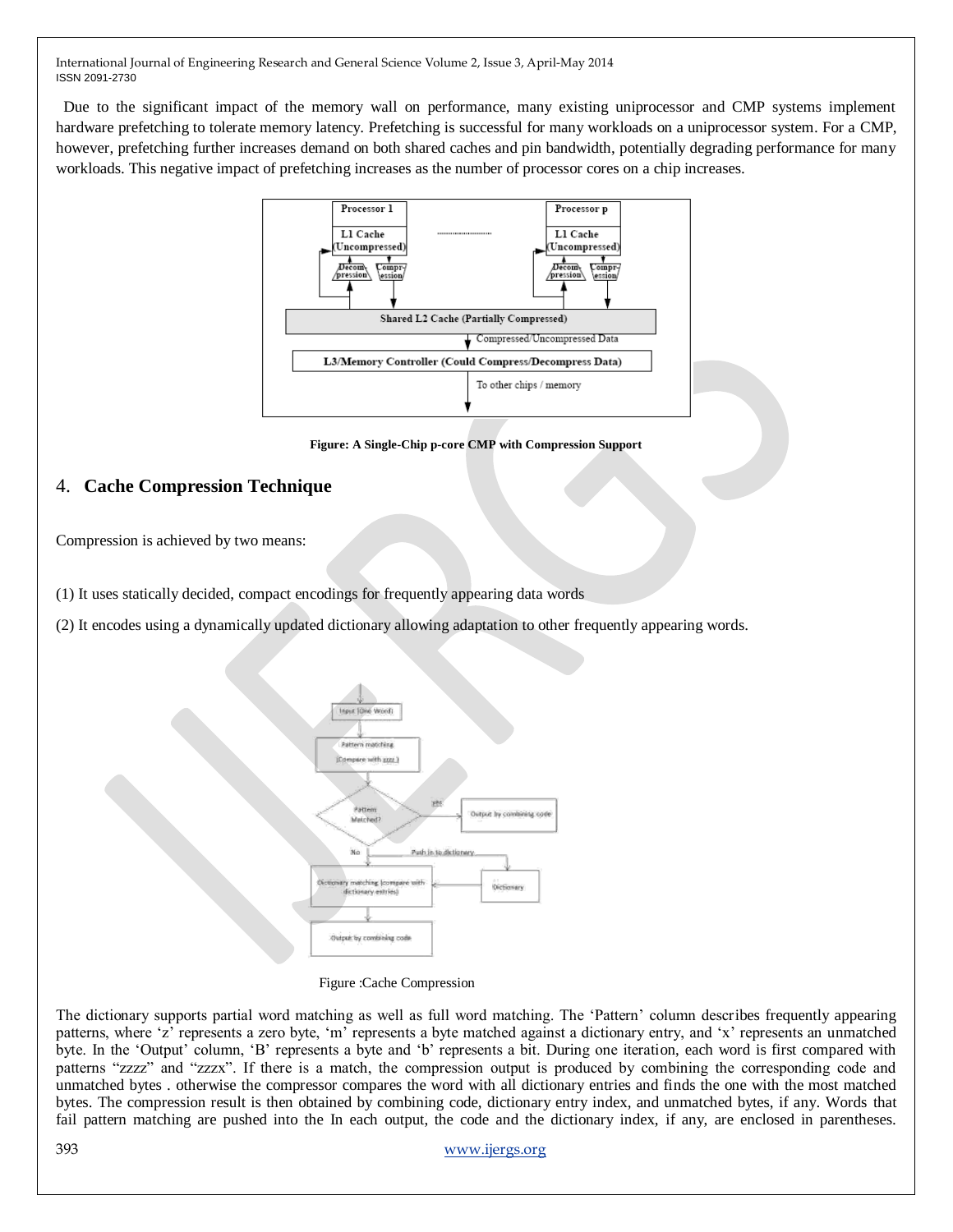Although a 4-word dictionary can be used, the dictionary size is set to 64B in our implementation. The dictionary is updated after each word insertion. During decompression, the decompressor first reads compressed words and extracts the codes for analyzing the patterns of each word, which are then compared against the codes.

#### **5. Block diagram of Dynamic compression policy**

Here address is generated by the CPU in the form of process id (pid) and page no of the corresponding process (pno). Thus the address consists of combination of pid and pno.

Once the address is generated, CPU first searches the address in page mapped table of private cache. Here, there are two chances:

- a) Page hit occurs
- b) page miss occurs.

If page is present in the page mapped table of private cache, we say that page hit occurs. If so, first search the respective frame no. using search in private method and get the required data using get Page Private method and then stop. If page is not available in private cache and shared cache also we need to fetch it from main memory. But, in this project we are using adaptive policy to decide whether to compress the data before storing it in the shared cache or not. So first we need to observe whether the miss is of avoidable or unavoidable type. If any of the tag in shared cache is 0 it means that we might avoid the present miss if that page was compressed and thus we need to increment the value of global compression predictor. Once this is done search the page in main memory and before transferring it to shared cache decide whether to compress the data.

### **6. Cache Replacement Policy**

ERP tries to replace the page which is not referenced more often. To implement the ERP cache replacement policy, we created a pointer called Replace\_Ptr and an array of Hit\_Bit called reference bits for each cache block in a cache set. The ERP policy uses a circular buffer with the Replace\_Ptr pointing to the cache block that is to be replaced when a cache miss occurs. The use of the circular queue avoids the movement of cache blocks from the head of the queue to the tail of the queue; instead it replaces the block by advancing the Replace\_Ptr to point to the next cache block in the circular queue. Replace\_Ptr will only be advance by resetting hit bit when hit bit of page that Replace Ptr is pointing is 1. During a cache hit, the ERP policy will set the Hit Bit of the accessed cache block to 1 to indicate that the cache block has been hit. When a cache miss occurs, Replace\_Ptr will not to advance to the next cache block whenever the Hit Bit of the cache block pointed by the Replace Ptr is equal to  $0'$  and new cache block will be placed at Replace Ptr position. Initially reference bit is 0, policy sets it to 1 as soon as the corresponding cache block is referenced. Reference bit = 0 means that the cache block has not been referenced and hence, it can be replaced. Reference bit= 1 means the corresponding cache block has been referenced and hence, is likely to be used soon therefore, it is not replace. The main purpose in the development of the ERP is to create a cache replacement policy that has lower maintenance cost compared to LRU replacement policies.

#### **7. Implementation Details**

Two policies that is never compress and always compress is developed. From two policies we can predict that in compression the number of hits is more as compared to uncompressed cache format.

# **A) Mathematical Model**

- $U =$  Set of all modules in the system  $= \{P, CM, MM\}$  Where, P-Processor, C-Cache, MM-Main Memory
- $CM = It$  contains shared and private cache  $IS = \{SC, PC\}$

Where, SC-Shared Cache and PC-Private Cache

P generates Page Numbers and Process Id.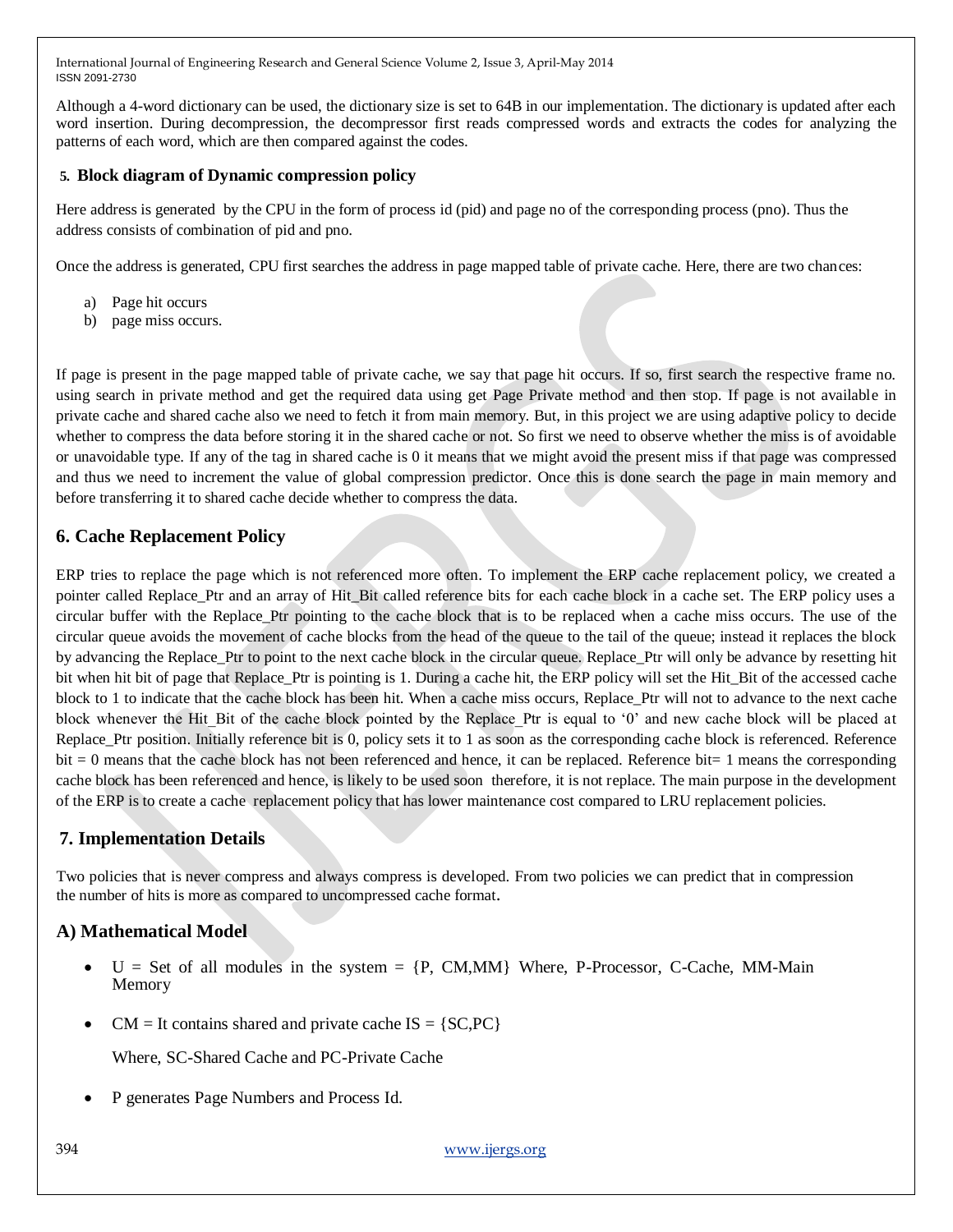- CM={LRU, ERP} where LRU is Least Recently Used and ERP is Efficient Replacement Policy.
- PNo  $\in$  {SC,PC} where PNo is page numbers generated by processor.

Page Numbers generated by P is first searched in Cache Memory If it is found in cache memory, then we can say hit is occurred . The page status is checked (Compressed/Uncompressed). If it is Compressed then page is decompressed and provided to processor. If Page is not present in Cache memory then Main Memory is searched for page . Now the page is transferred from main Memory to Cache memory and then it is fetched to processor for processing.

#### **8. Result**

To understand the utility of dynamic compression we compare the dynamic compression with two extreme policy never and always. In never data is never stored in compressed form and in always data is always stored in compressed form. Thus never tries to reduce hit latency while always tries to reduce miss rate. Dynamic compression use compression only when, it predicts that the benefit are more than the overhead. In results, we have compared no of hits occurred under different workloads. In never data is in uncompressed form and in always data is always stored in compressed form. Thus never compression technique reduces hit time , while always tries to reduce miss rate. different workloads are considered. Dynamic compression use compression only when, it predicts that the benefit are more than the overhead. Here different workloads are considered. From the above results it is observed that for small workload (workload1) never compression and dynamic compression work better than always compression because it does not required any decompression overhead. For workload whose size is slightly greater than size of level2 cache (workload2) and for memory intensive workload(Workload 3) dynamic gives better performance than never and always because always compression required more decompression overhead and never generate less hits.

For too large workload always compression gives more hit but it also required more decompression overhead. Always compression increase size of cache in comparison with never and dynamic compression but always required decompression overhead. If we compare LRU and ERP replacement policy for replacement of page in level2 cache performance under ERP is better than conventional LRU replacement policy for three compression techniques. For small workloads (Workload1), the number of hits is same under all three policies are same. For Workload2, the number of hits for dynamic is more as compared to other two policies. For Workload3 (Memory intensive), the number of hits for dynamic policy are more as compared to other two policies. Decompression overhead is also another factor for comparing result between three policies. Decompression overhead is zero for never compression technique. In Always, decompression overhead is more as compared to Dynamic compression.



Figure : Hits In Shared Cache

#### 9. **Conclusion and Future Work**

#### **A) Conclusion**

Chip multiprocessors (CMPs) combine multiple processors on a single die. The increasing number of processor cores on a single chip increases the demand on the shared cache capacity. Demand on this critical resource can be further exacerbated by various compression techniques. In this project, we explored using compression to effectively increase cache size and ultimately CMP